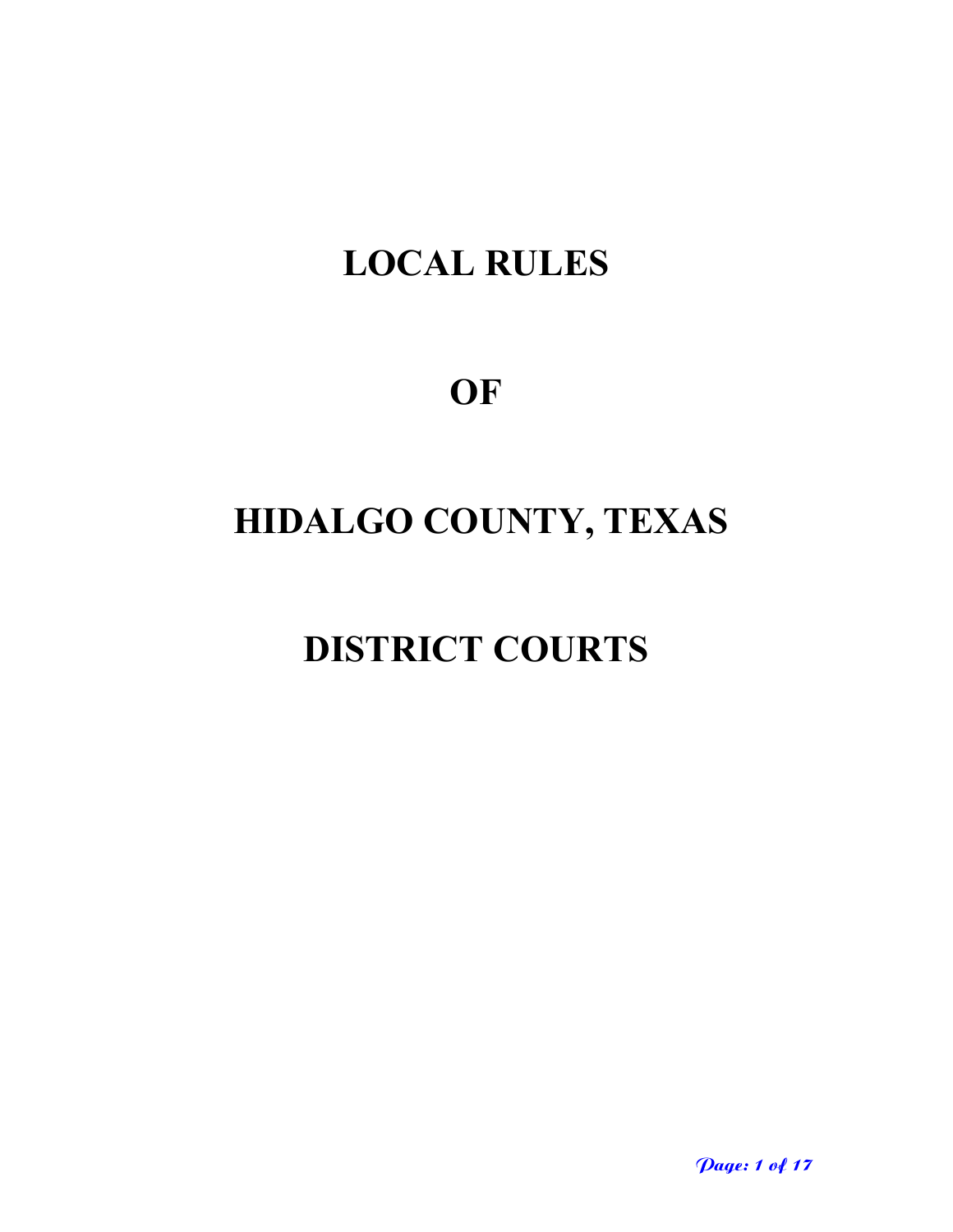## PROPOSED LOCAL RULES FOR THE DISTRICT COURTS IN HIDALGO COUNTY

#### Rule 1. **Filing, Assignment, and transfer of cases.**

1.1 **Filing and Assignment.** On being filed, a case shall be assigned randomly to the docket of one of the District Courts with civil jurisdiction. Once assigned to a court, a case will remain on the docket of that court for all purposes unless transferred as provided by these rules.

#### 1.2 **Transfer of cases.**

- 1.2.1 **Agreement.** Any case may be transferred from one court to another by written Order of the Presiding Judge or by written Order of the judge of the court from which the case is transferred; provided in that latter instance the transfer must be with the written consent of the court to which the case is transferred.
- 1.2.2 **Presiding for another.** In all cases where a court presides For another court, the case shall remain pending in the original court.
- 1.2.4 **Prior Judgment.** Any claim for relief based upon a prior judgment shall be assigned to or transferred to the court of original judgment.
- 1.2.5 **Consolidation.** A Motion to Consolidate cases shall be heard in the court where the first case was filed. If the motion is granted, the consolidated case will be given the cause number of the first case and assigned to the court where the first case was filed.
- 1.2.6 **Garnishment Suits.** Every Garnishment Suit shall be assigned to the court in which the principal suit is or was pending, and if the principal suit is transferred to another court, the garnishment shall be likewise transferred.
- 1.2.7 **Improper Court.** If a case is on the docket of a court by any manner other than as prescribed by these rules, the Presiding Judge shall transfer the case to the proper court.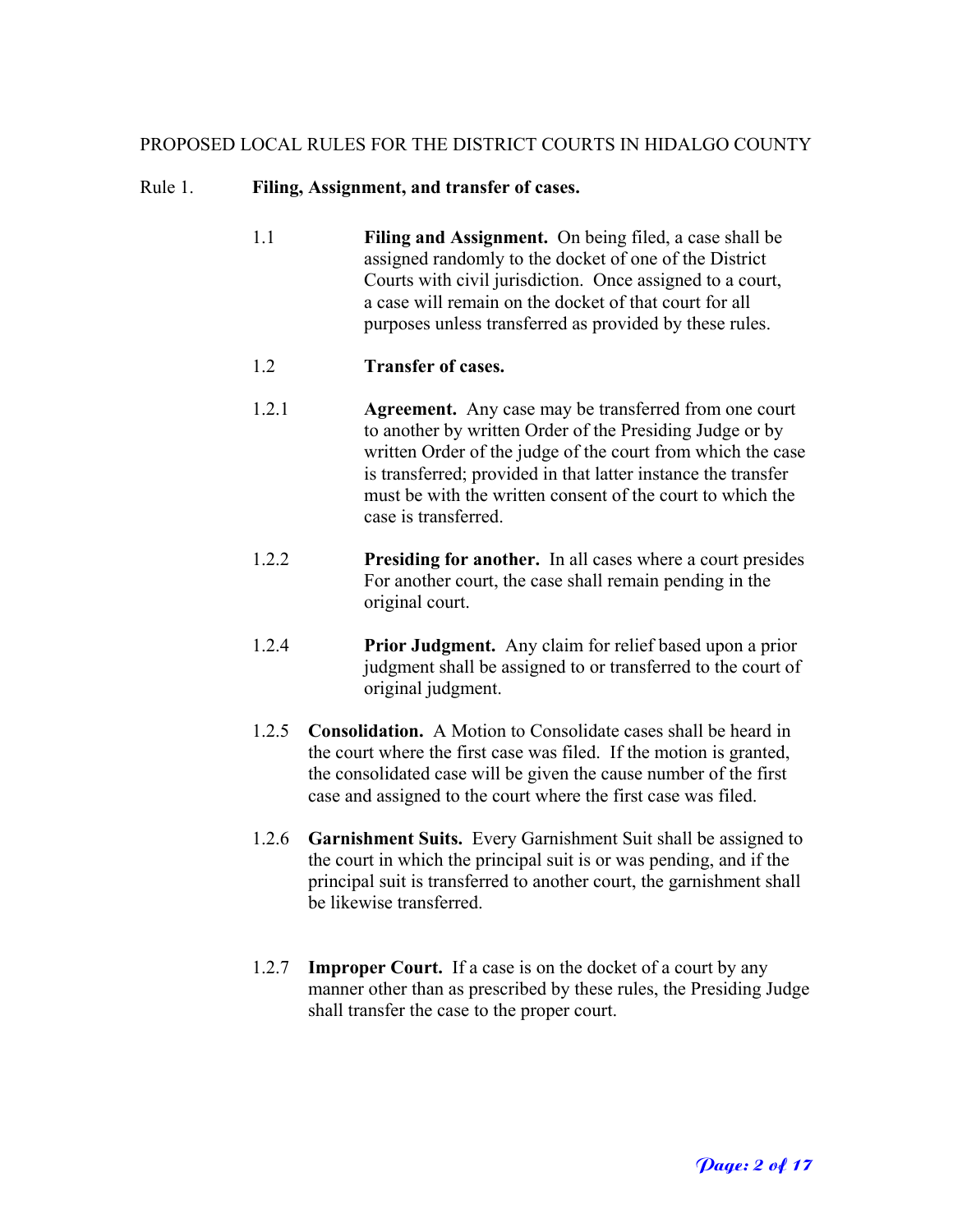#### CIVIL DISTRICT COURT RULES FOR CIVIL CASES

#### Rule 2. **Pre-Trial Motions**

- 2.1 **Form.** Motions should be in writing and if filed shall be accompanied by an Order Setting Hearing and a Certificate of Conference.
- 2.2 **Order Setting Hearing.** The Order Setting Hearing shall include the names and mailing address of all counsel of record.
- 2.3 **Certificate of Conference.** All counsel are expected to engage in good faith negotiations prior to filing pre-trial motions. All discovery motions or requests for hearings relating to discovery must contain a certificate by the party filing the motion or request that a reasonable effort has been made to resolve the dispute without the necessity of court intervention and the effort failed.
- 2.4 **Pre-Trial Hearings.** Pre-Trial Hearings may be scheduled by the Court Coordinator for each Court. No Pre-Trial Hearing involving a discovery dispute shall be scheduled unless Rule 2.3 has been complied with.
- 2.5 **Summary Judgment Motions.** Summary Judgment Motions shall be heard by submission only unless an oral hearing is ordered by the Court.
- 2.6 **Temporary Orders.** Except in emergencies when the clerk's office is not open for business, no application for immediate or temporary relief shall be presented to the judge until it has been filed and assigned to a Court as provided in these rules. If the judge of the court to which such case is assigned is absent or is occupied with other matters, such application may be assigned by the Presiding Judge to any other judge, who may sit for the judge of the court to which the case is pending, and shall make all orders, writs and process returnable to that court. Hearings or applications for temporary injunctions, temporary receiverships, and the like shall be set in the court to which the case is assigned and that court shall be responsible for all proceedings thereafter. All applications for ex-parte relief shall state whether or not, within the knowledge of the applicant, and his attorney, the opposing party is represented by counsel, and the name of such counsel.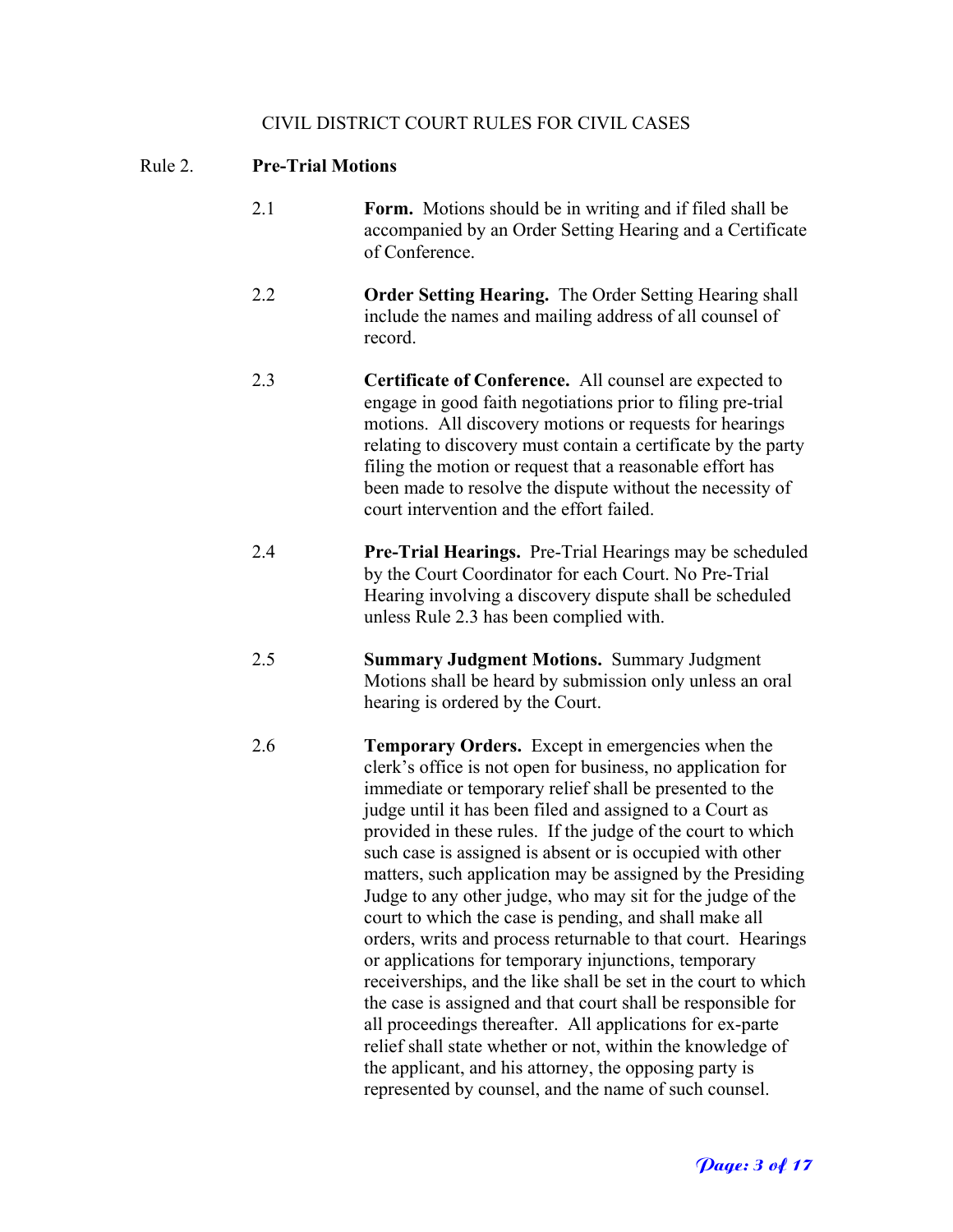## Rule 3. **Pre-Trial Orders and Pre-Trial Conferences**

|         | 3.1           | <b>Pre-Trial Conference.</b> Pretrial conferences may be<br>scheduled by the court as necessary. A final pretrial<br>conference will be held on the Friday before the trial is<br>scheduled or as close to the time of trial as reasonable<br>under the circumstances. The participants at any such<br>conference shall formulate a plan for trial, including a<br>program for facilitating the admission of evidence. The<br>conference shall be attended by at least one of the attorneys<br>who will conduct the trial for each of the parties and by any<br>unrepresented parties.                                                                                                                                                                                                                                                                                                    |
|---------|---------------|-------------------------------------------------------------------------------------------------------------------------------------------------------------------------------------------------------------------------------------------------------------------------------------------------------------------------------------------------------------------------------------------------------------------------------------------------------------------------------------------------------------------------------------------------------------------------------------------------------------------------------------------------------------------------------------------------------------------------------------------------------------------------------------------------------------------------------------------------------------------------------------------|
|         | 3.2           | <b>Pretrial Orders.</b> A Joint Pretrial Order shall be filed by<br>the parties at least 14 days before the final pretrial<br>conference scheduled by the court. The Joint Pretrial Order<br>shall contain the information set out in Appendix A.                                                                                                                                                                                                                                                                                                                                                                                                                                                                                                                                                                                                                                         |
| Rule 4. | <b>Trials</b> |                                                                                                                                                                                                                                                                                                                                                                                                                                                                                                                                                                                                                                                                                                                                                                                                                                                                                           |
|         | 4.1           | Docket Control Conferences. A Docket Control<br>Conference may be set at any time following the filing of<br>an answer in said suit, upon the request of either party or<br>upon the Court's own Motion. If no Docket Control<br>Conference has been held by the expiration of 120 days<br>from the date suit is filed, then such conference shall be<br>automatically scheduled by the Court. If no Docket<br>Control Conference has been scheduled in family law cases<br>by the expiration of 60 days from the date suit is filed, then<br>such conference shall be automatically scheduled by the<br>Court. At any time such a conference is scheduled the<br>Court in which the case is pending shall notify all attorneys<br>in charge of the date and hour the attorneys are to appear in<br>the office of the court coordinator for the purpose of<br>conducting such conference. |
|         | 4.2           | <b>Telephonic Docket Control Conference.</b> The Docket<br>Control Conference may be held by telephone. The movant<br>shall be responsible for arranging the conference call at the<br>date and time scheduled by the court or court coordinator.<br>If the attorney requesting the docket control conference<br>appears in person, those parties participating by telephone<br>shall be responsible for arranging the conference call on the<br>date and time scheduled by the court coordinator.                                                                                                                                                                                                                                                                                                                                                                                        |
|         | 4.3           | <b>Attendance at Docket Control Conference.</b> An attorney<br>for each party with knowledge of the case shall be present                                                                                                                                                                                                                                                                                                                                                                                                                                                                                                                                                                                                                                                                                                                                                                 |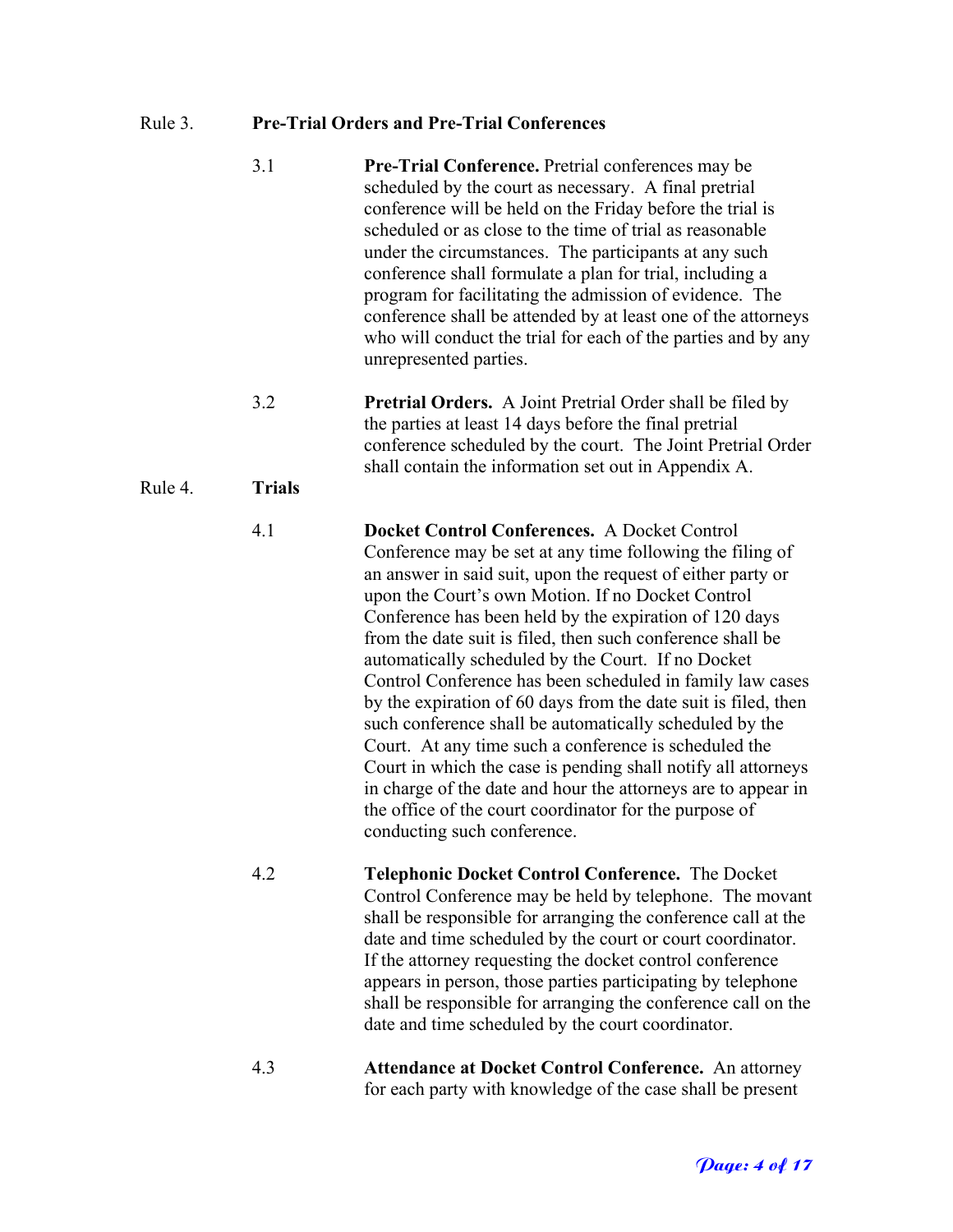at the Docket Control Conference either in person or by telephone. Each attorney shall have with him his calendar in order to arrange settings that do not conflict with any previous engagements.

- 4.4 **Purpose of Docket Control Conference.** The Docket Control Conference shall be conducted informally, and shall be for the purpose of arriving at a trial date and to consider such other matters as are necessary and proper under the circumstances in regard to the handling of the case.
- 4.5 **Scheduling Order.** The Court shall enter an Order which sets forth the trial date and recites any action taken or agreements made at the docket control conference.
- 4.6 **Failure to Appear at Docket Control Conference.** When an attorney fore either party after notice and without good cause fails to appear for a Docket Control Conference, the Court may:
	- (1) Make all scheduling decisions in the absence of such counsel; or
	- (2) Pass and re-set the Docket Control Conference.
- 4.7 **Continuances.** All Motions for Continuance of a Trial Setting including joint motions of all parties must be ruled on by the Court. Joint Motions for Continuance are not automatically granted. Upon granting a Motion for Continuance, a docket control conference shall immediately be held. The Order granting such Motion for continuance shall contain an Order resetting the case for trial. If the other deadlines set out in the Court's prior scheduling order change due to the new trial date, a new scheduling Order shall be entered.
- 4.8 **Announcements for Trial.** In all cases set for trial in a particular week, counsel are required to make announcements to the court on the proceeding Friday at the court's morning docket call or at any time that day scheduled by the Court. Every ground for postponement or continuance not brought to the Court's attention prior to or at the announcement's hearing may be deemed waived and may not be considered unless grounds arise after that time, or unless said grounds could not have been discovered by counsel in the exercise of reasonable diligence before such time.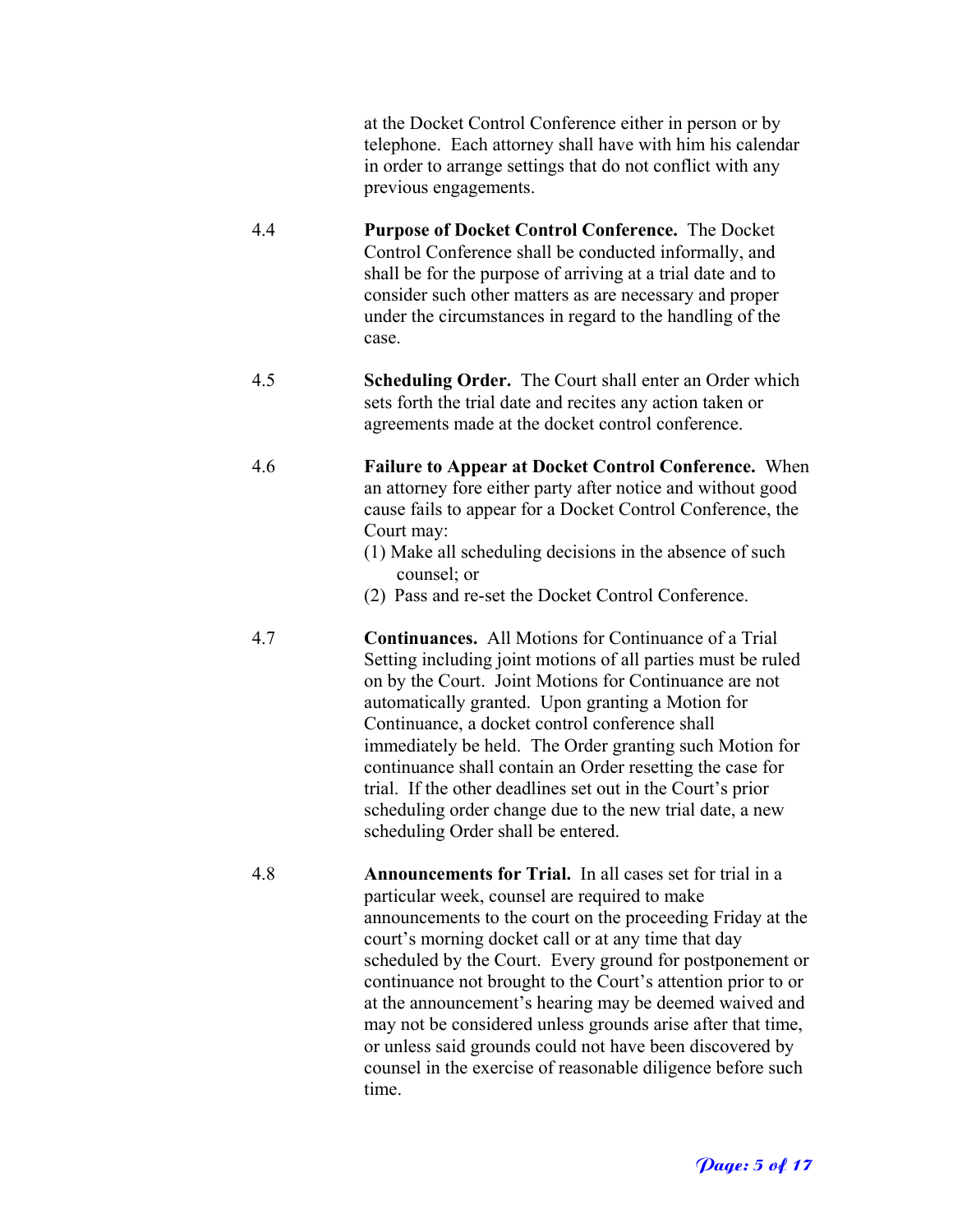#### Rule 5 **Withdrawal of Counsel**

| 5.1 | <b>Withdrawal of Counsel.</b> No attorney of record should be                                                     |  |  |  |
|-----|-------------------------------------------------------------------------------------------------------------------|--|--|--|
|     | permitted to withdraw from any case without presenting a<br>Motion and obtaining from the Court an Order granting |  |  |  |
|     |                                                                                                                   |  |  |  |
|     | leave to withdraw. Such motion shall include the client's                                                         |  |  |  |
|     | written consent to such withdrawal or a certificate by                                                            |  |  |  |
|     | another lawyer that he has been employed to represent the                                                         |  |  |  |
|     | client in the case, or a copy of such motion shall be mailed                                                      |  |  |  |
|     | to the client at his last known address with a letter advising                                                    |  |  |  |
|     | that the motion will be presented to the court on a particular                                                    |  |  |  |
|     | date and any objection to such withdrawal should be made                                                          |  |  |  |
|     | to the Court in writing. A copy of such letter shall be                                                           |  |  |  |
|     | attached to the Motion. A copy of the motion shall be                                                             |  |  |  |
|     | delivered or mailed to opposing counsel. Such leave may                                                           |  |  |  |
|     | be denied when the motion is presented so near the trial                                                          |  |  |  |
|     | date as to require delay of the trial. If leave is granted to                                                     |  |  |  |
|     | withdraw, the withdrawing attorney shall notify the party of                                                      |  |  |  |
|     | such action and advise the party of any trial settings and                                                        |  |  |  |
|     | advise the party that he may secure other counsel.                                                                |  |  |  |
|     |                                                                                                                   |  |  |  |

#### Rule 6 **Mediation.**

6.1 **Mediation.** Mediation is mandatory for every contested case unless an objection is filed and the parties are excused by the court at least 60 days before trial. Otherwise, a mediation conference must be held prior to the deadline for filing the Joint Pretrial Order. If mediation is unsuccessful, the result shall be reported in the Joint Pre-Trial Order filed with the Court pursuant to Rule 3.

#### **CRIMINAL DISTRICT COURT RULES FOR CRIMINAL CASES**

#### Rule 7 **Filing Criminal Cases**.

- 7.1 **Filing Felony Indictments.** The Hidalgo County District Clerk shall implement a system for filing felony indictments that:
	- (a) assures that a court is assigned more criminal cases than another unless a court does not have civil jurisdiction, then said court will be assigned more criminal cases in order to assure an equitable distribution of work to the courts;
	- (b) prevents any person, other than the clerk who accepts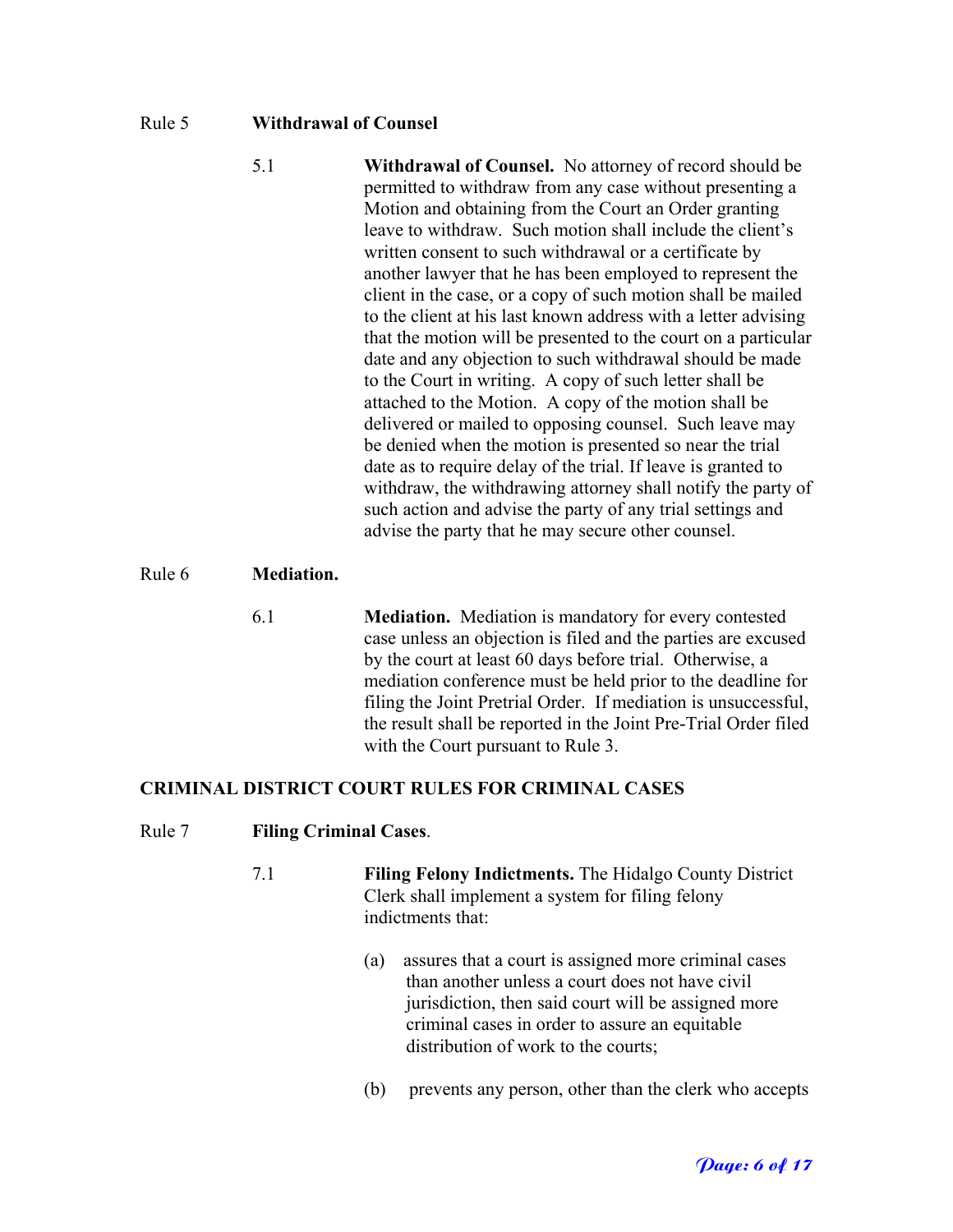indictments for filing, from discerning which court will receive which indictment before the clerk assigns the indictment to a particular court; and

- (c) otherwise respects filing requirements stated in these rules to the extent that a clerk accepting indictments for filing has access to information that invokes one or more of these rules.
- 7.2 **Subsequent Indictments.** Subsequent indictments shall be filed under the same cause number and in the same court as the original indictment. By filing a subsequent indictment, the State replaces its previous indictment as its live pleading in the case. Documents filed in the case prior to the subsequent indictment automatically apply to the subsequent indictment unless a court orders to the contrary.
- 7.3 **Indictments returned against Co-Defendants.** When indictments are returned against two or more codefendants, the court in which the first indictment is filed shall receive all such indictments.
- 7.4 **Several indictments against same Defendant.** When several indictments are returned against the same defendant, the court in which the first indictment is filed shall receive all such indictments.
- 7.5 **Indictment against previously convicted Defendant.** When an indictment is returned against a defendant who has previously been convicted in a district court in Hidalgo County, the court in which the defendant was convicted shall receive the indictment.

## Rule 8 **Defense Counsel**

- 8.1 **Appearance for Defendant.** An Attorney who appears at a record hearing on behalf of a defendant, or who signs a motion filed in a defendant's case, shall be presumed by the court to represent the defendant for all purposes in the criminal case unless a the record hearing or within the motion, the attorney specifically limits his or her scope of representation and the court approves said limitation.
- 8.2 **Conflict of Interest.** Any attorney who perceives that a conflict of interest precludes continued representation of a defendant shall immediately notify the court and seek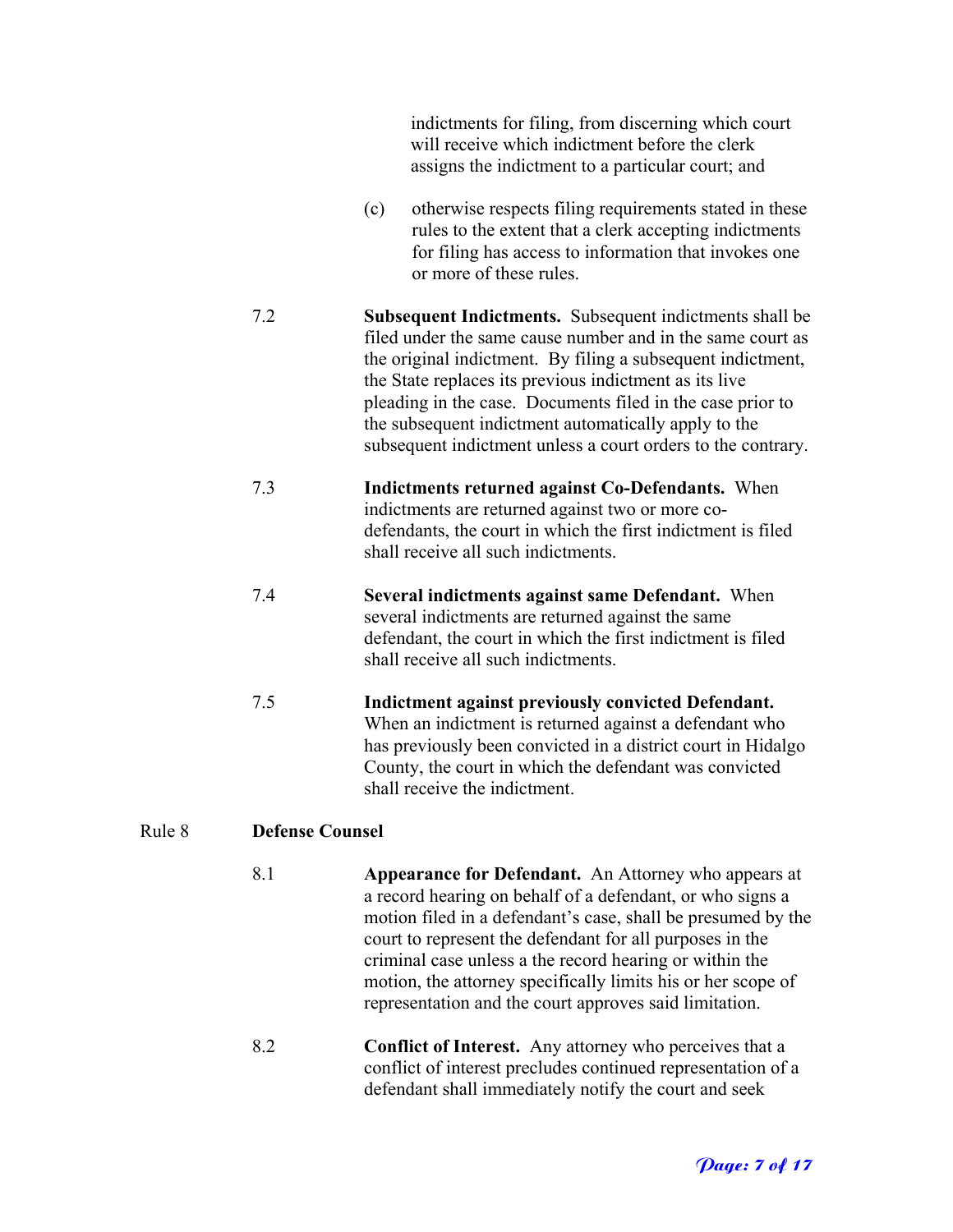permission to withdraw. It shall be presumed that a conflict exists when a convicted defendant expresses an intent to raise the effectiveness of defense counsel's representation at trial as an issue on appeal.

- 8.3 **Withdrawal from representation.** No attorney may withdraw from representing a defendant without written permission of the court for good cause shown.
- 8.4 **Registration Letter.** Attorneys who wish to be paid for representing indigent criminal defendants in Hidalgo County's district courts shall register to do so by submitting a signed letter to the Court coordinator for each district court. In separate paragraphs, the letter shall state:
	- (a) the attorneys name, office address, telephone and and telecopier numbers, Texas Bar Number and its date of issuance;
	- (b) a brief narrative describing the attorney's experience

practicing criminal law in Texas.

- ( c) a brief narrative describing any experience through which the attorney has acquired a special expertise as lead counsel, e.g. mental-health cases, capital cases, or appeals;
- (d) any limitations on the types of cases that the attorney would accept; and
- (e) a statement that the attorney understands these local rules and pledges to comply.

## Rule 9 **Fee and Expenses**

- 9.1 **Compensation Rates.** Appointed counsel shall be Compensated for time reasonably spent representing an indigent defendant as follows:
	- (a) out-of-court-time--\$40.00 per hour, depending on the experience and ability of counsel as determined by the judge to whom the case is presented for decision;
	- (b) in-court-time--\$70.00 per hour; and
	- (c) the compensation rate may be raised at the discretion of the Judge presiding over the case based upon the complexity of the case and qualifications of counsel.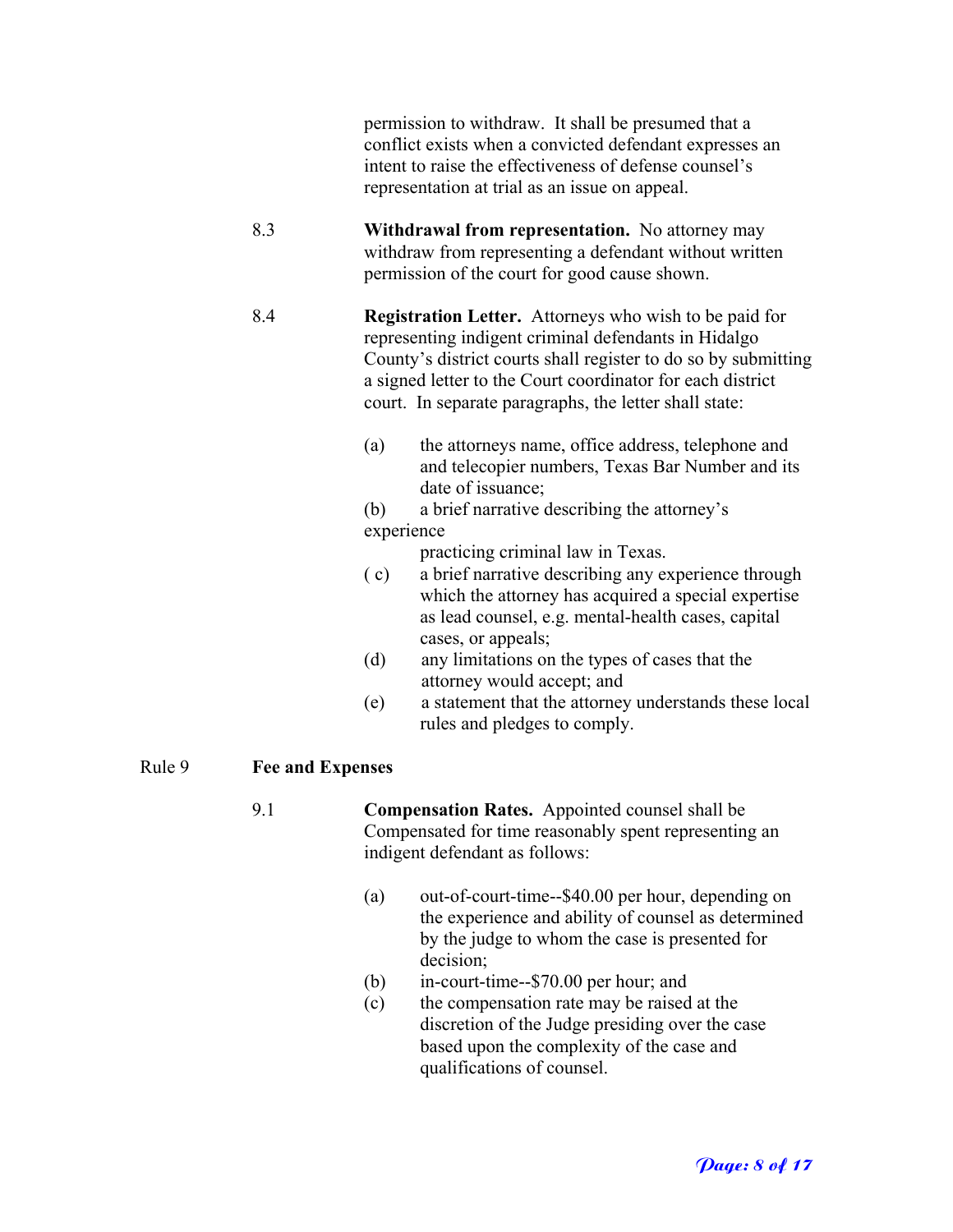| 9.2 | <b>Reimbursement for Expenses.</b> Appointed counsel shall                                                                |  |  |  |
|-----|---------------------------------------------------------------------------------------------------------------------------|--|--|--|
|     | be reimbursed for expenses that are reasonably necessary to<br>provide adequate representation to indigent defendants, as |  |  |  |
|     |                                                                                                                           |  |  |  |
|     | determined by a district judge. An appointed attorney may                                                                 |  |  |  |
|     | secure a judge's approval by describing why the expense is                                                                |  |  |  |
|     | or was necessary and why the amount of the expense is or                                                                  |  |  |  |
|     | was reasonable. Counsel may formally request approval in                                                                  |  |  |  |
|     | each felon case by: (a) incurring the expense and then filing                                                             |  |  |  |
|     | a motion arguing in favor of expense approval before or                                                                   |  |  |  |
|     | after conclusion of the case; or (b) filing a sealed ex parte                                                             |  |  |  |
|     | or unsealed pretrial motion at any time in the court with                                                                 |  |  |  |
|     | jurisdiction over the case for which preapproval of the                                                                   |  |  |  |
|     | expense is sought; or (c) filing a sealed ex parte pretrial                                                               |  |  |  |
|     | motion for approval with the Presiding Judge;                                                                             |  |  |  |

## Rule 10 **Settings in Criminal Cases**

- 10.1 **Defendant's address.** As a condition of pretrial release, Every felony defendant and defense attorney is responsible to keep the District Clerk apprised of the defendant's correct physical and mailing address at all times during the pendency of criminal proceedings.
- 10.2 **Notification of Arraignment Date.** The District Clerk shall notify each defendant of the arraignment in the defendant's criminal case by certified mail, return receipt requested, as soon as practicable after a court sets the case for a hearing. The District Clerk shall also notify the defendant's attorney of the arraignment by facsimile transmission or by regular mail. The District Clerk shall file the correspondence and mailing receipts in each defendant's case.
- 10.3 **Notification to Sheriff.** The District Clerk shall deliver a Copy of every arraignment notice to the District Attorney's office. The District Clerk shall provide a copy of each arraignment notice concerning a jailed defendant to the sheriff, who must transport each jailed defendant to the arraignment.
- 10.4 **Attendance at Criminal Hearings.** Counsel and defendants must attend criminal hearings as directed by the court in its written or oral notice unless the court allows otherwise prior to the time of the hearing.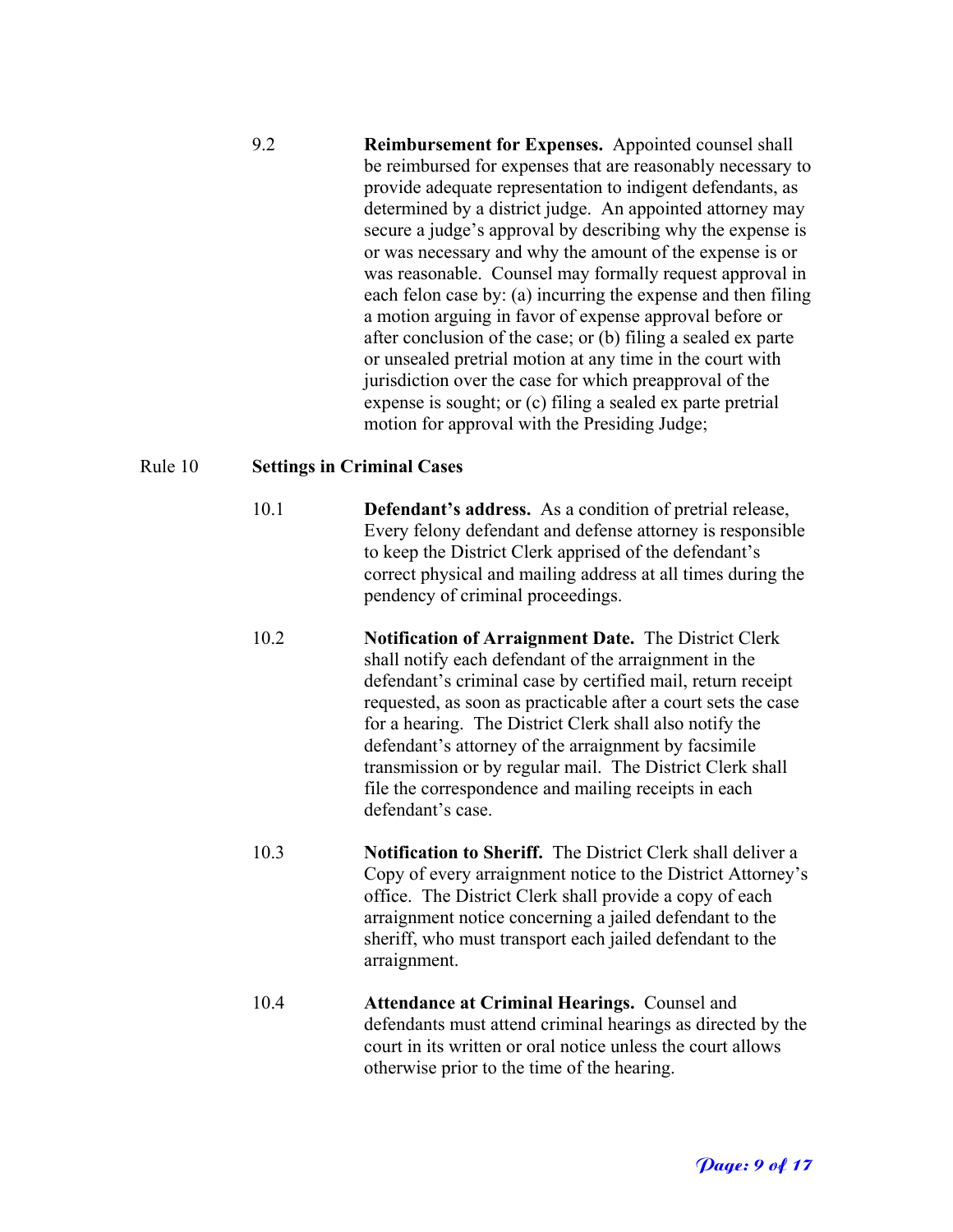| 10.5 | <b>Waiver of Arraignment.</b> Where allowed by the court in |  |  |
|------|-------------------------------------------------------------|--|--|
|      | which an indictment is filed, a defendant may waive         |  |  |
|      | arraignment only by filing a statement containing the       |  |  |
|      | defendant's plea and signature, and the signature of the    |  |  |
|      | defendant's attorney, no later than the day before          |  |  |
|      | arraignment is scheduled.                                   |  |  |

- 10.6 **Certification of Waiver.** Before a defendant may waive Arraignment, the defendant's attorney must certify in writing to the court that the defendant waived arraignment after understanding the purpose of arraignment.
- 10.7 **Arraignments in Capital Cases.** All arraignments in Capital cases shall be conducted by the judge of the court to which the case is assigned.
- 10.8 **Pre-Trial Motions.** Pre-Trial motions in criminal cases will be heard immediately preceding jury selection unless the proponent of any motion specifically requests an earlier hearing and secures a hearing date from the coordinator of the court in which the case is pending.
- 10.9 **Trial Settings.** The District Attorney, defense counsel, or the defendant may submit a written request to any district judge that a case be tried at or by a certain time, but the sole authority to determine the date of trial remains with the Judge of the district court in which the indictment is filed.

## 10.10 **Order of Trial.** In deciding the order that cases assigned to each court will be tried, each judge shall consider:

- (a) the time elapsed since the alleged offense;
- (b) the gravity of the alleged offense;
- (c) whether the defendant is jailed pending disposition of the case;
- (d) the estimated time of trial;
- (e) special needs of prosecution or defense witnesses; and
- (f) other factors the judge believes are necessary to the efficient disposition of the cases on his or her docket.
- 10.11 **Continuance due to conflicts.** If an attorney moves for Continuance due to conflicting settings, the attorney must file a verified motion that states the cause number, style, and court of the conflicting setting. Failure to submit a verified motion with the required information may cause the court to deny the motion without a hearing.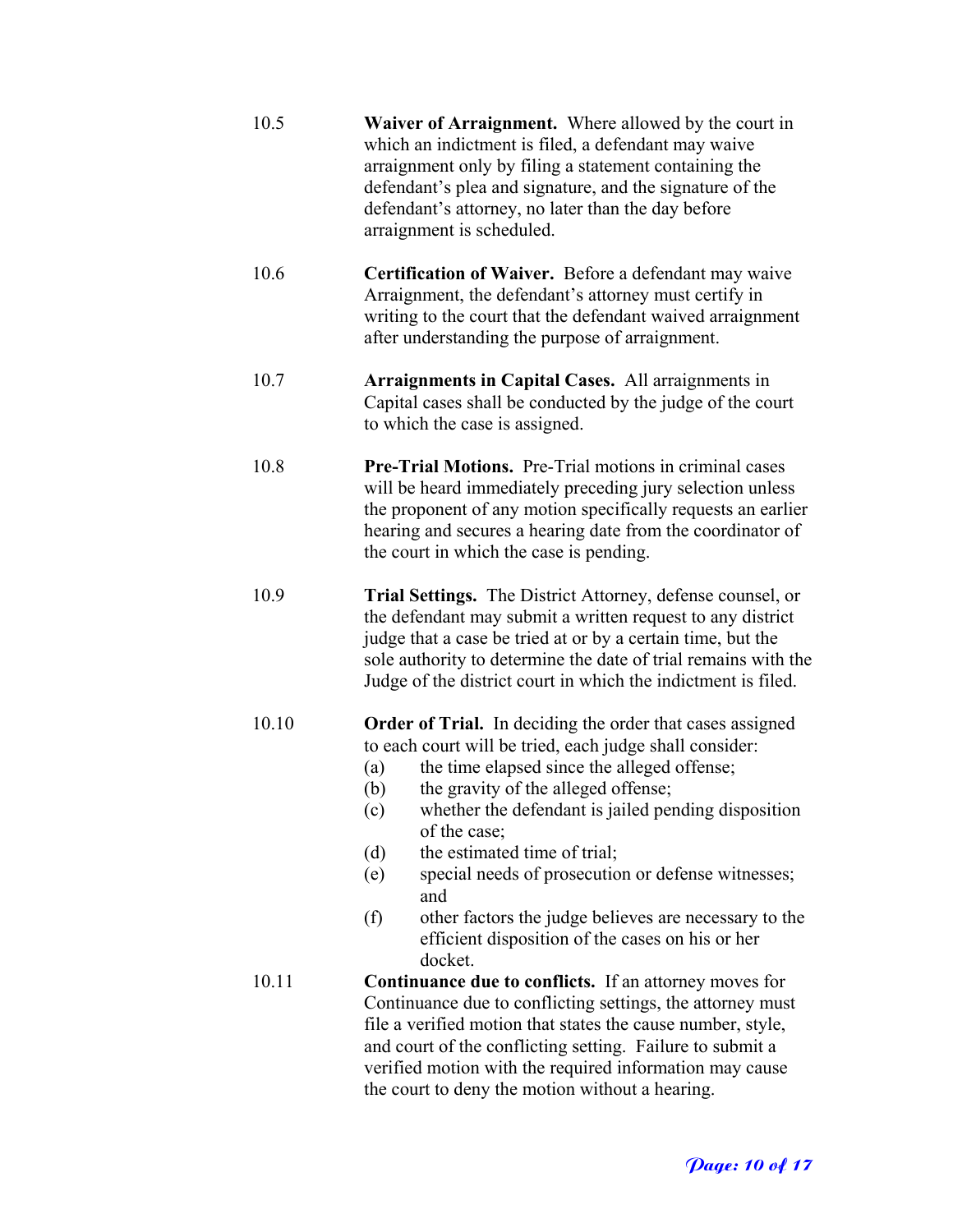| 10.12 | Appearance of Counsel and Defendant. Mere filing of a        |
|-------|--------------------------------------------------------------|
|       | motion for continuance does not excuse the absence of        |
|       | counsel or the defendant at a scheduled hearing. If a        |
|       | defendant fails to appear, the court may issue a warrant of  |
|       | arrest, order bail forfeiture, or change the conditions of   |
|       | pretrial release even if a motion for continuance has been   |
|       | filed but not yet ruled upon. If counsel fails to appear due |
|       | to conflicting settings and has filed a verified motion for  |
|       | continuance describing the conflict, counsel's absence shall |
|       | be excused. If counsel fails to appear without adequate      |
|       | cause, the court may impose appropriate sanctions,           |
|       | including contempt.                                          |

- 10.13 **Continuance for Jailed Defendant.** A court shall not grant a motion for continuance of a trial setting for a jailed defendant unless;
	- (a) a record hearing is held where the defendant is afforded an opportunity to personally comment on the request for continuance; or
	- (b) defense counsel files a written motion or response, signed by counsel and the defendant, stating that counsel explained the purpose and effect of the requested continuance to the defendant.
	- 10.14 **Continuance on Court's Own Motion.** Where a court Continues a trial setting on its own motion, this fact shall be recorded on the docket of the continued case together with the next trial setting. The District Clerk shall promptly provide notice of this next trial setting to the State, the defendant, and defense counsel.

## Rule 11 **Presiding Judge**

11.1 **Duties of Presiding Judge.** The Presiding Judge shall be responsible for all administrative matters relating to the Courts (as distinguished from judicial matters). The Presiding Judge shall supervise the assignment of cases to various district courts pursuant to the provisions of these rules. In addition, the presiding judge shall have all the necessary powers, both express and implied, to execute, implement and perform the duties set forth in the Government Code Chapter 74, the supreme Court Rules of Judicial Administration and the rules promulgated by the regional Presiding Judge.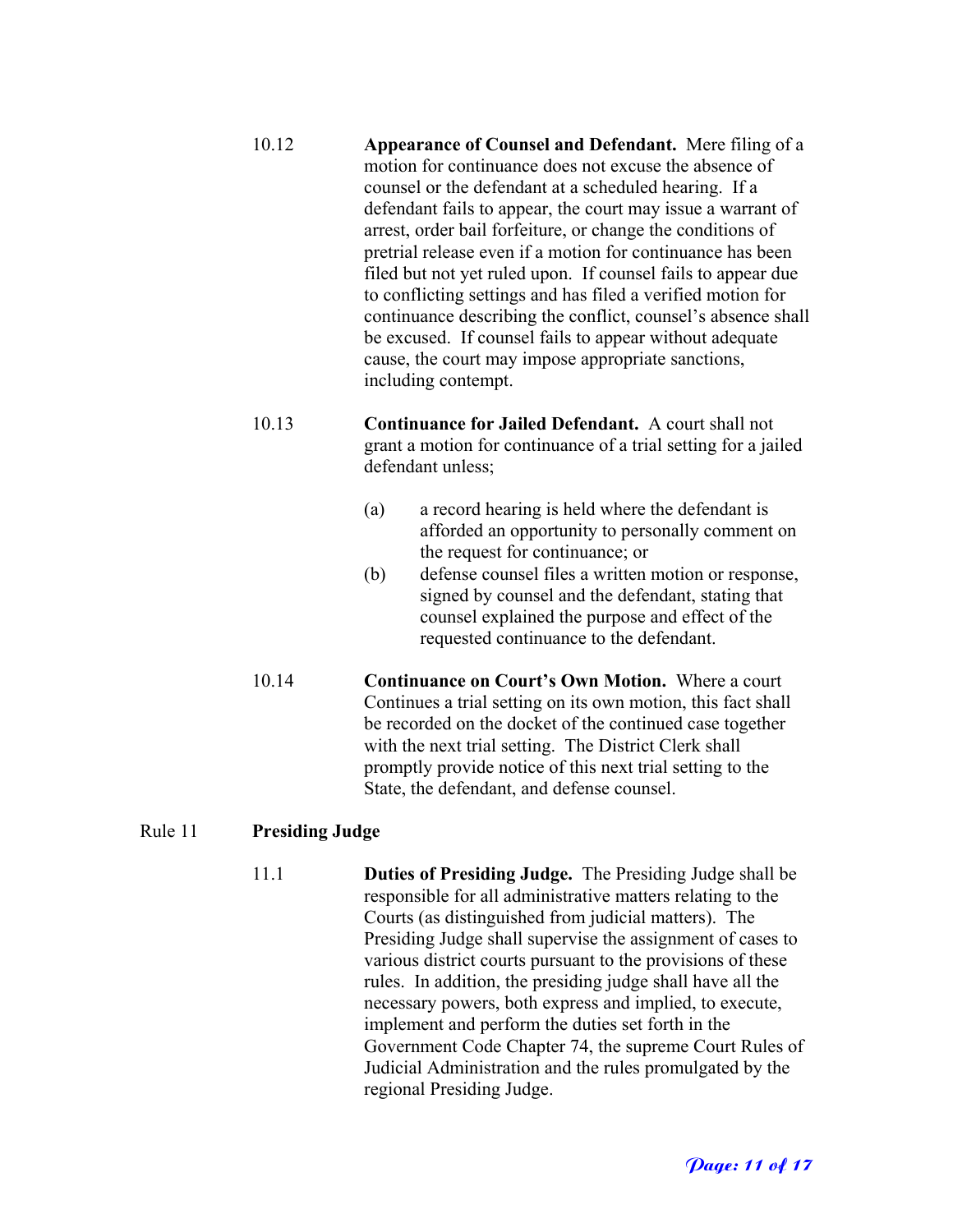- 11.2 **Term of Presiding Judge.** The term of office for the Presiding Judge is two years. There is no limit to the number of terms that a judge may be elected to this position. The election shall take place in November of even numbered years. The election of the Presiding Judge becomes effective on January 1.
- 11.3 **Meetings of the Board of Judges.** The Presiding Judge or a majority of the Board of Judges may call meetings of the Board of Judges as needed and the Presiding Judge shall preside over such meetings.

## Rule 12 **Rules of Conduct**

- 12.1 **Rules of Conduct.** When addressing the Court, lawyers shall at all times promptly rise and remain standing at their position at the counsel table, and shall not approach the bench except with permission or on request of the Court. Layers shall remain seated at counsel table while interrogating a witness, except as may be necessary in the handling or display of exhibits or demonstrative evidence. Any person who is physically disabled to the extent that he/she cannot comply with this rule shall be excused there from.
- 12.2 Leaning on the bench will not be permitted.
- 12.3 All lawyers shall be professionally attired while in attendance in court, providing discretion may be exercised in extreme situations.
- 12.4 Lawyers shall advise their clients of the formalities of the court and obtain cooperation therewith, thereby avoiding embarrassment to the court as well as to other persons.
- 12.5 Judges and opposing counsel should be respectfully Addressed at all times. All objections and legal arguments by counsel shall be directed to the judge and not to opposing counsel.
- 12.6 All lawyers shall be prompt in attendance at all sessions. all lawyers should make whatever arrangements are necessary to comply with this rule.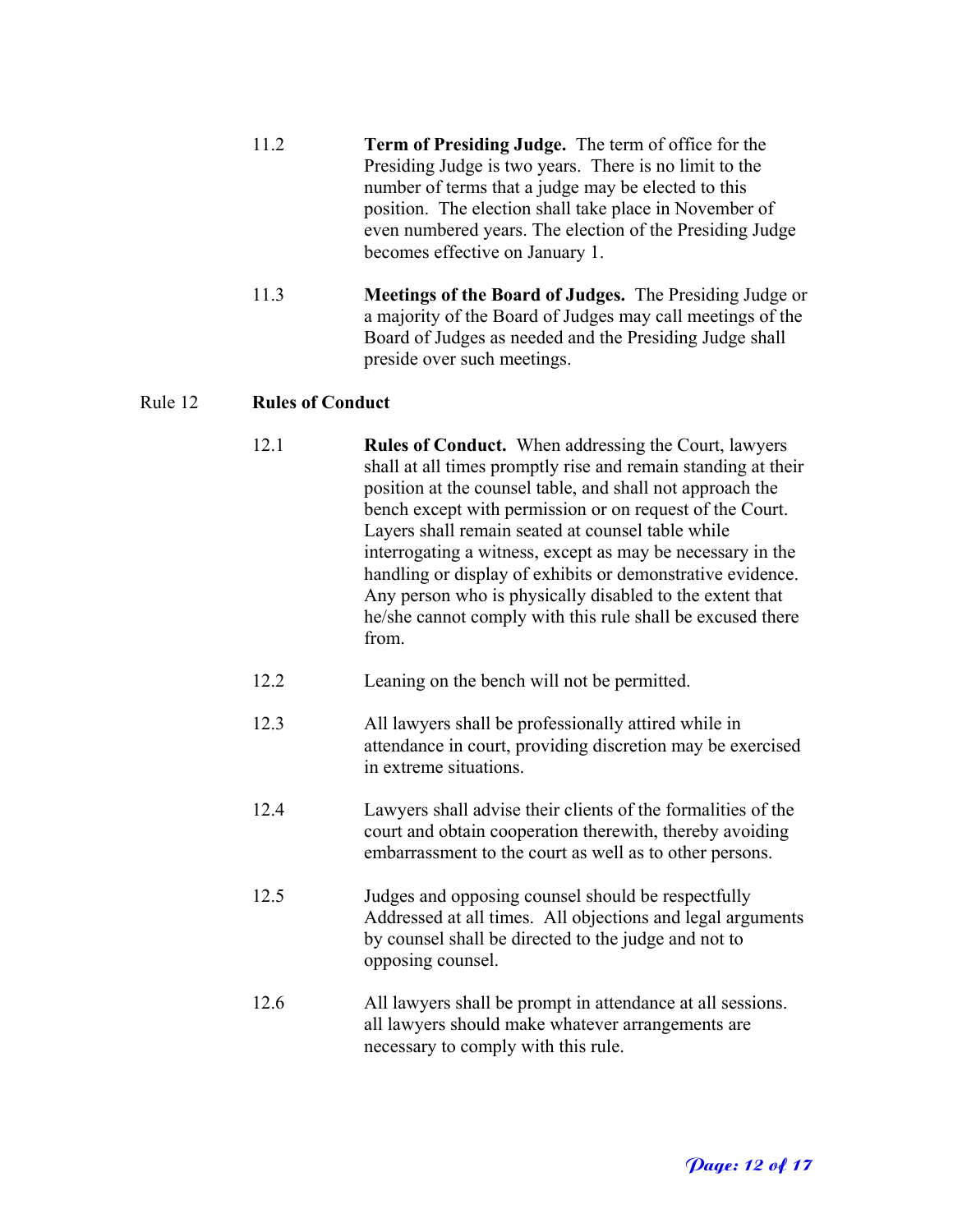## Rule 13 **Effective date**

13.1 These rules shall become effective on May 1, 1999, or upon Their approval by the Supreme Court pursuant to Texas Rule of Civil Procedure 3a, whichever comes later.

> Once these rules become effective, they will supersede all prior local rules of Hidalgo County, and all said prior local rules shall no longer be effective.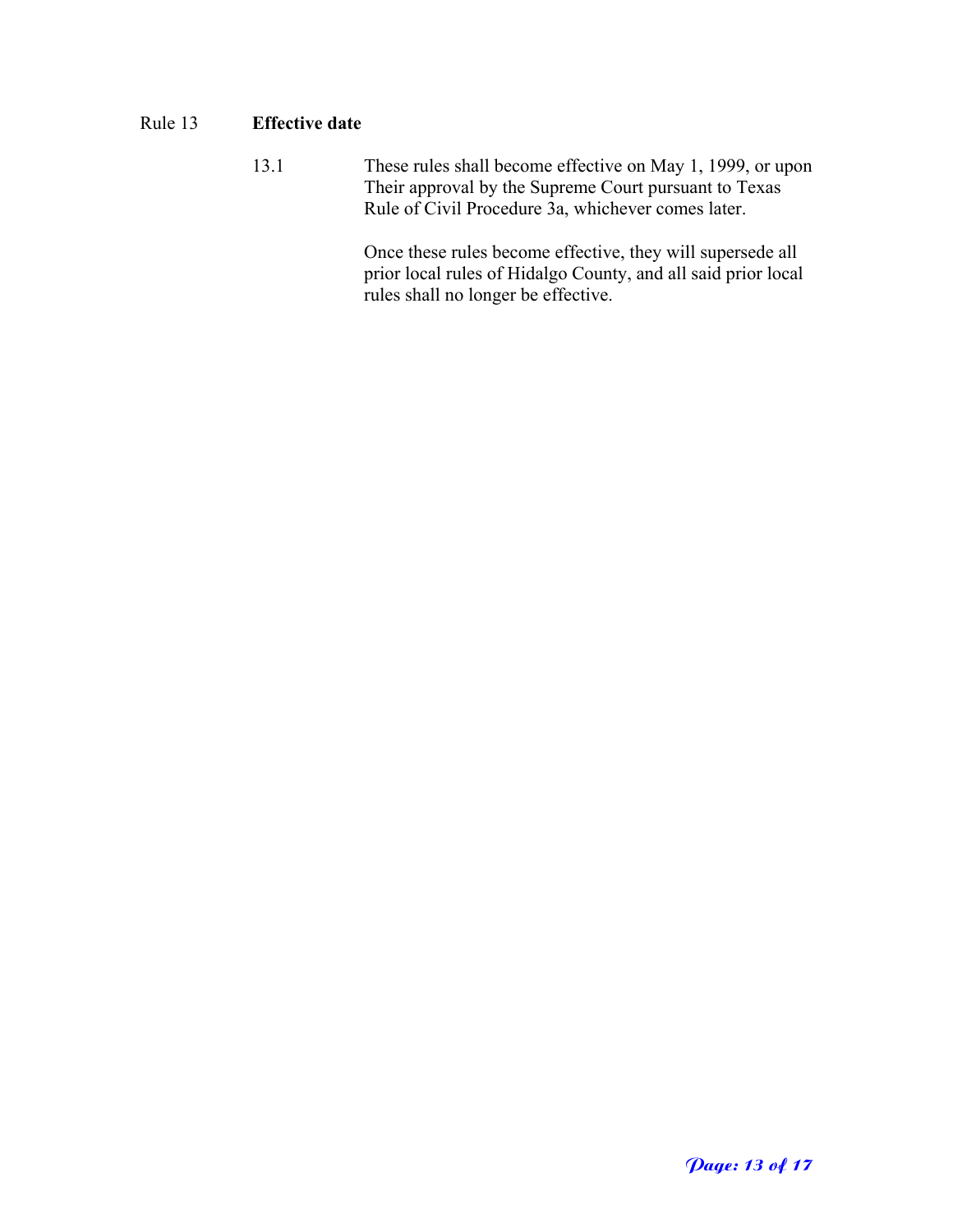#### **APPENDIX A.**

|                  | CAUSE NO. C- | $-YR-$                   |
|------------------|--------------|--------------------------|
| <b>PLAINTIFF</b> |              | IN THE DISTRICT COURT OF |
|                  |              |                          |
| VS.              |              | HIDALGO COUNTY, TEXAS    |
|                  |              |                          |
| <b>DEFENDANT</b> |              | <b>JUDICIAL DISTRICT</b> |

#### **JOINT PRETRIAL ORDER**

Pursuant to Rule 3 of the Hidalgo County Local Rules of Court, the Parties shall prepare and file with the clerk of the Court a Joint Pretrial Order. The Joint Pretrial Order shall be signed by the parties or their attorneys of record and filed with the Clerk 14 day's prior

to the Final Pretrial Conference scheduled by the Court. The Joint Pretrial Order shall contain the information set forth below.

- 1) A list of the names of all Parties, whether represented or pro se, and the names, bar numbers, addressees, and telephone number of all counsel.
- 2) A list of all pending motions by parties, including motions in liminie. The parties shall state which motions require a hearing by the court. If no motions are pending, the parties are to so state.
- 3) A statement as to the status of discovery or that discovery is complete.
- 4) A list of all witnesses to be called at trial by the parties and a brief statement as to the subject matter of their testimony.
- 5) A list of all exhibits expected to be offered at trial. Each party will make the exhibits available for examination by opposing counsel. If there is a disagreement as to the authenticity or admissibility of any of the exhibits, the Parties shall notify the court at or prior to the final pretrial conference.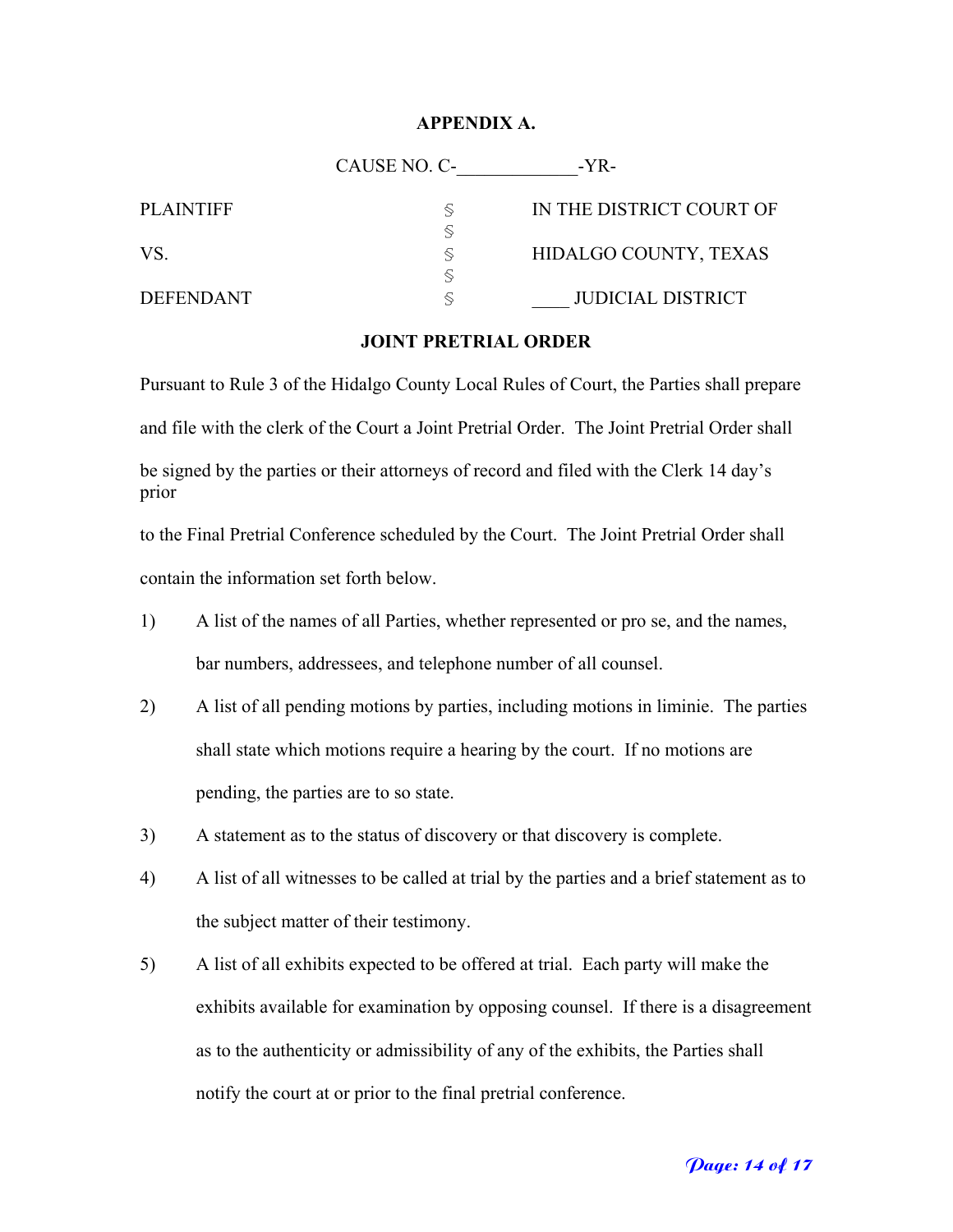- 6) Each party shall attach a proposed jury charge including instructions, definitions and questions to the Joint Pretrial Order.
- 7) A statement by each party as to the probable number of days for trial and any special scheduling difficulties of counsel, parties or witnesses.
- 8) A short statement on the status of settlement negotiations and the outcome of the mediation conference.

 All Exhibits are to be premarked with inadmissible matters redacted prior to trial. Page and line designation for video taped deposition excerpts shall be exchanged by the parties prior to trial. Failure to comply with this Order may result in the exclusion of exhibits, witnesses, or denial of motions. Failure to review exhibits tendered by the opposing party and lodge objections may result in a waiver of those objections.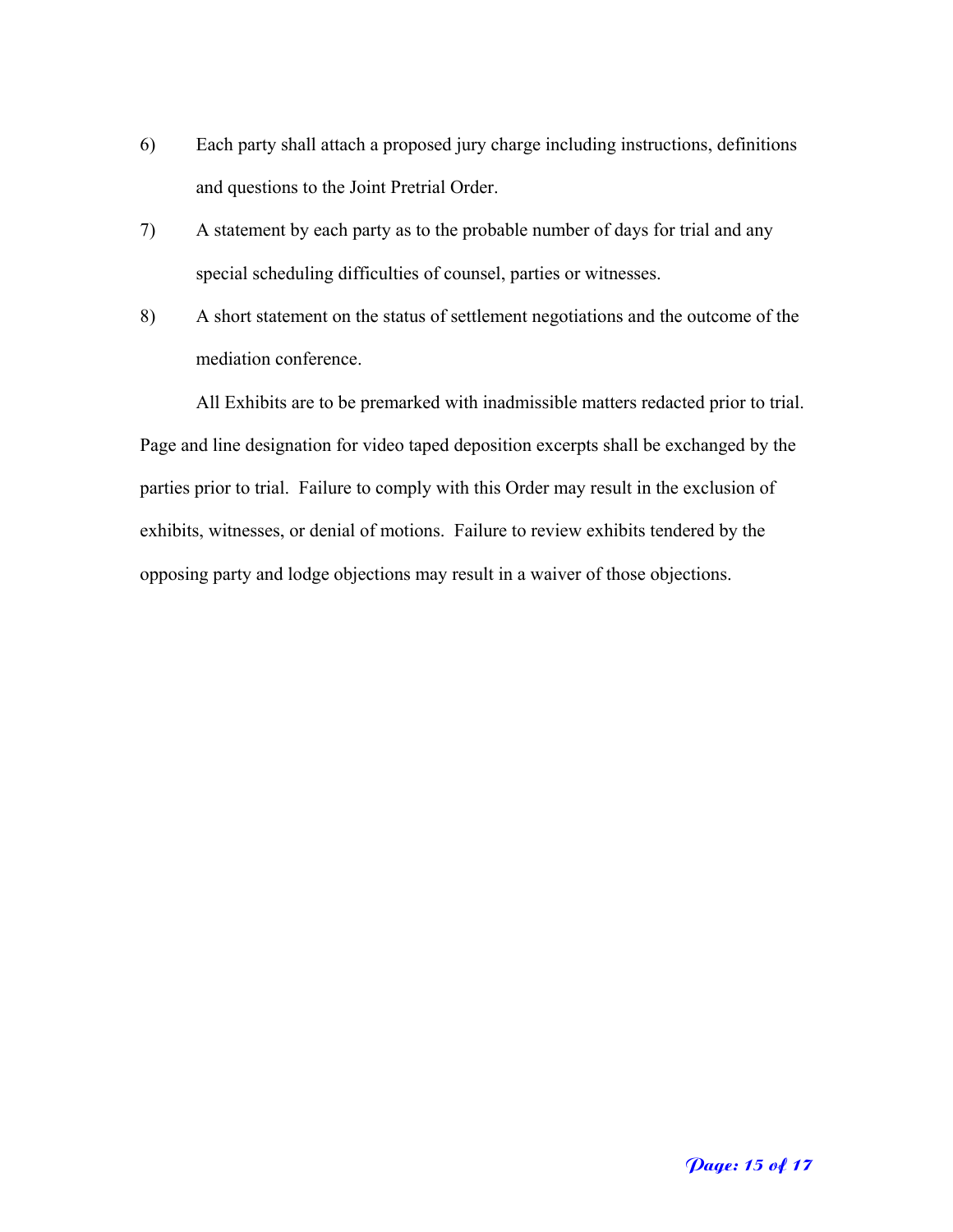#### **ORDER of the District Courts Of Hidalgo County, T E X A S**

On this, the 19 day of March, A.D., 1999 the following has been brought to the attention and consideration of the District courts of Hidalgo County, Texas and the Board of Judges of Hidalgo County, Texas:

> 1. That the Proposed New Local Rules attached hereto as Exhibit A be recognized as the New Local Rules, and be followed by our district courts in district court practice.

Now THEREFORE be it known that the District Courts of Hidalgo County, Texas and the Board of Judges of Hidalgo County, Texas, after due consideration and vote, hereby ORDERS & APPROVES as follows:

> 1. It is ORDERED & APPROVED, that the Proposed New Local Rules attached hereto as Exhibit A are hereby adopted, and further requests that the Local Presiding Judge submit these Proposed New Local Rules for final approval by the Texas Supreme Court, in accordance with the applicable codes and statutes.

> > Original signature on file Judge Noe Gonzalez, 370<sup>th</sup> District Court Local Administrative Judge

 Original signature on file Original signature on file Judge Ed Aparicio, 92<sup>nd</sup> District Court Judge Fernando Mancias, 93<sup>rd</sup> District Court

Original signature on file<br>
Judge Leticia Hinojosa, 139<sup>th</sup> District Court<br>
Judge Rose Guerra Reyna 206<sup>th</sup> District

Judge Rose Guerra Reyna 206<sup>th</sup> District Court

 Original signature on file Original signature on file Judge Juan Partida, 275<sup>th</sup> District Court Judge Mario Ramirez, 332<sup>nd</sup> District Court